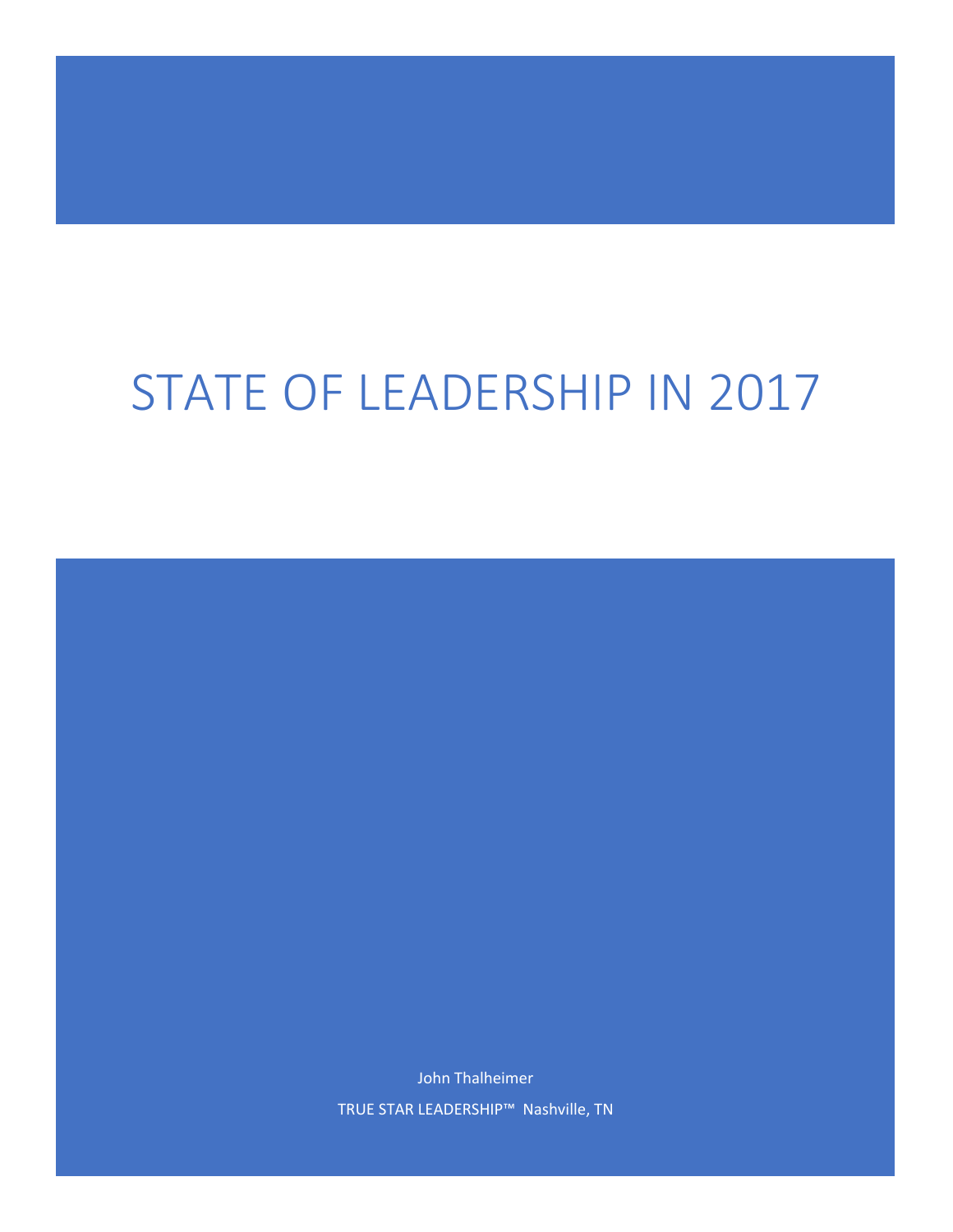

# THE STATE OF LEADERSHIP:

# 32% of Employees are Not **Engaged Due to Poor Leadership**



#### *A leader is anyone who influences the performance of another.*

Recently, I was working with a client who asked me a simple question: "How does our leadership compare to similar organizations?" My quick answer: "Does it matter?" Over the next hour or so, we debated whether it really matters to him and his team; in the end, we concluded, it probably didn't except to provide a comparison. Regardless of where he fell in the comparison, he knew it would take work to better his organization's leaders.

However, it got me thinking about the present state of leadership—which led me to this report. I have always been fascinated by the expertise of leadership; by the skills, knowledge, and experience needed to be a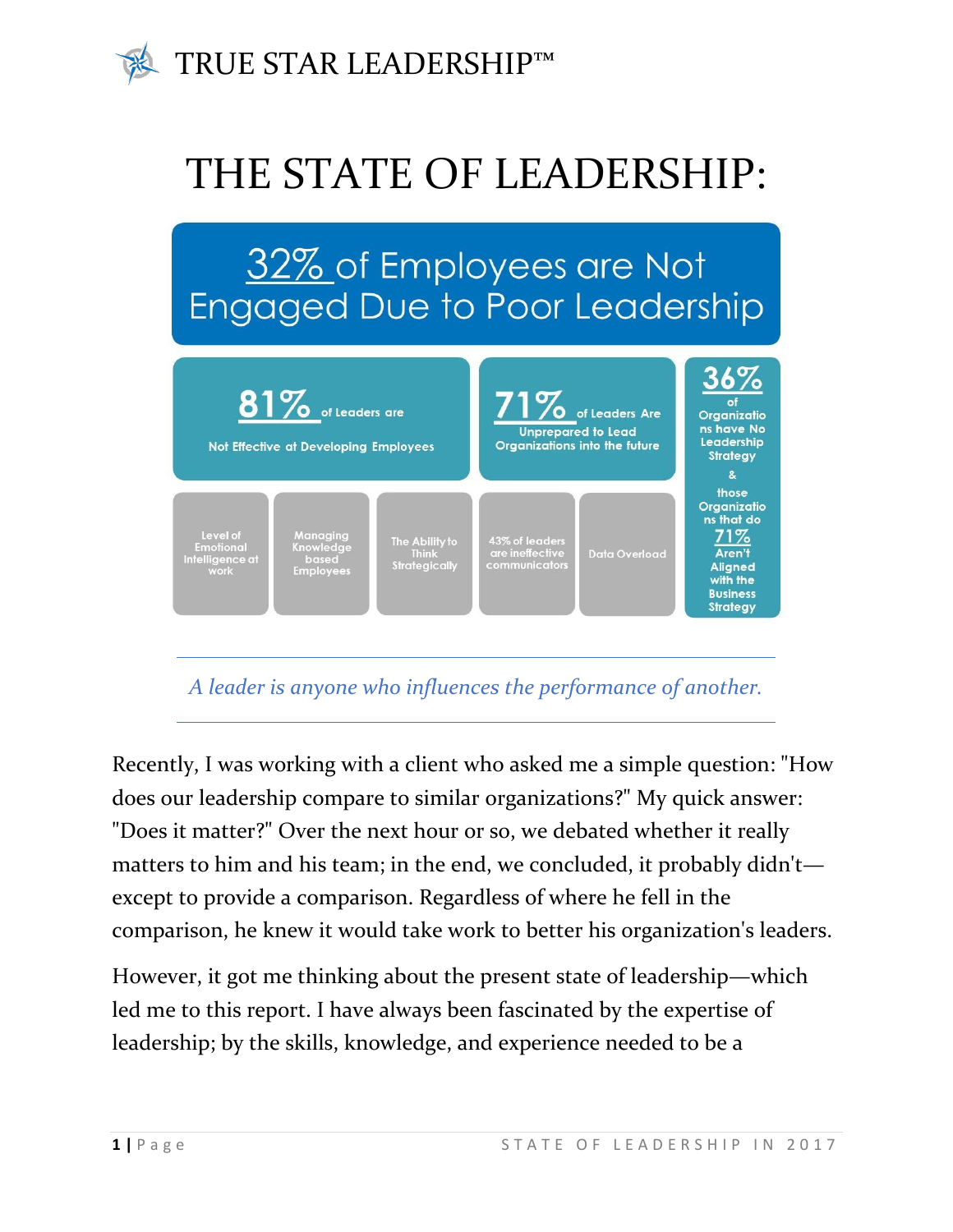## **TRUE STAR LEADERSHIP™**

successful leader. In part because I wanted to be a successful leader, but also because I wanted to help others become successful.

My goal is to review research and data on leadership from a variety of sources, and present it to subscribers of the True Star Leadership Newsletter. [\(Subscribe here today\)](http://truestarleadership.com/subscribe/). This year, I used information from the Gallup Organization, the Brandon Hall Group, the Ken Blanchard Companies, and the Harvard Business School. In the future, I hope to conduct an annual survey of my subscribers to better understand the challenges they are facing.

Overall, leadership and management continue to struggle with the unsatisfactory execution of responsibilities due in part to too many managers being in the wrong roles (Gallup, 2016). The biggest challenge for organizational leadership is that most individuals do not see leadership as a separate expertise, and instead continue to promote people based on their technical knowledge rather than their skill in influencing other's performance toward a common goal.

In one case study, True Star Leadership found that one individual who was promoted because of his technical skills negatively impacted his department for the two years of his tenure. Unfortunately, instead of recognizing the problem, the organization continued to add additional responsibilities to this individual's plate. It was not until the company's employees sought intervention that the team began to understand the leader's deficit and brought in a leadership coach to improve the person's leadership skills.

According to Gallup, the Brandon Hall Group, and The Ken Blanchard Companies, the biggest challenge for managers is that over two-thirds of all employees are not engaged in the objectives and goals of the organization. The research is clear—those employees who are not involved are less productive, take more sick days, and in some cases act against the best interest of the organization. A recent study by Blanchard stated that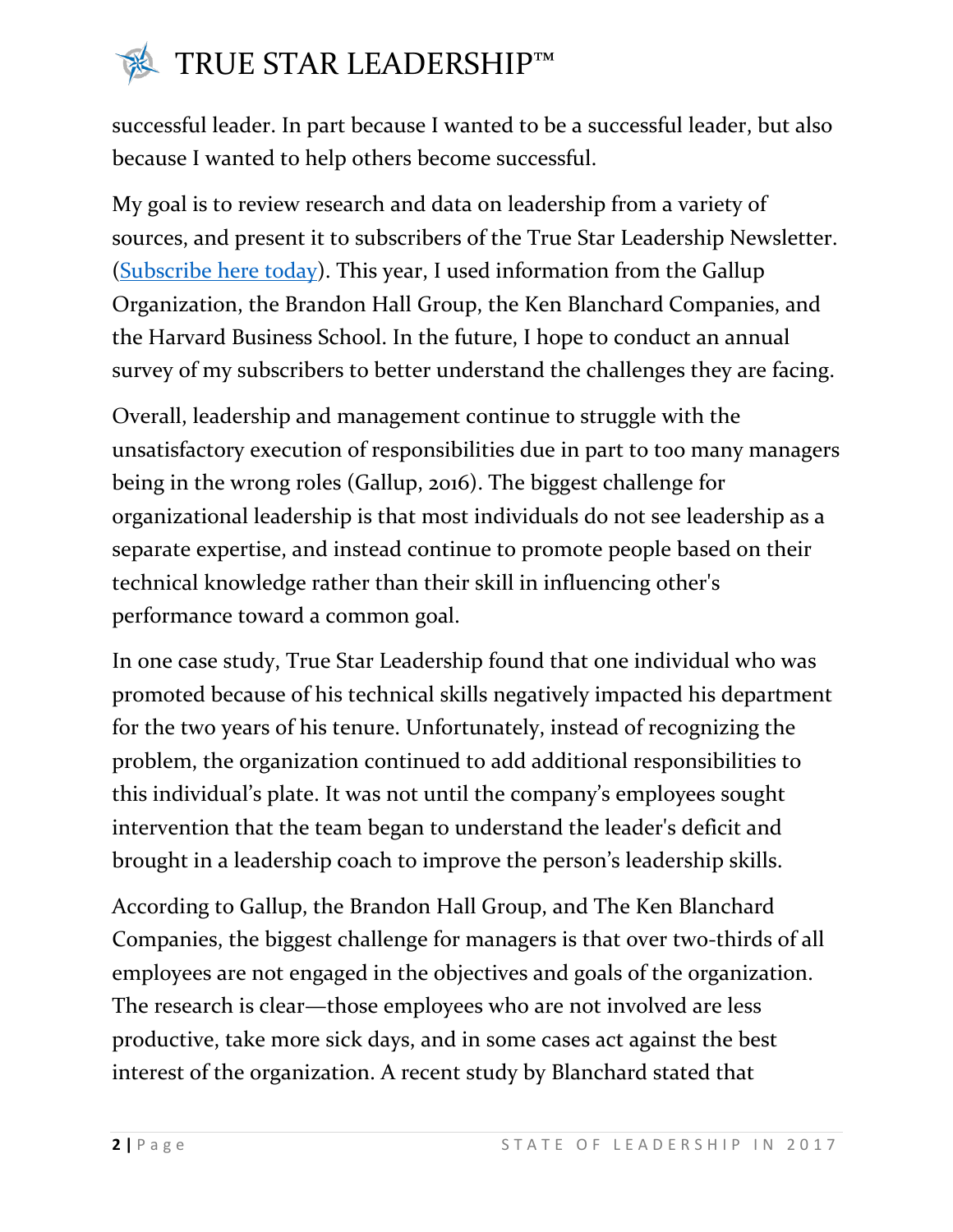

employee disengagement from weak leadership cost businesses 7% of their total sales.

*Poor leadership cost businesses up to 7% of their total sales.*

Unfortunately, Gallup also found that 51% of managers are not engaged in their work. The good news is that when managers are engaged, their employees are 59% more likely to be engaged as well. Employees like working with individuals who care about them, and who are willing to work to improve their job environment.

The second biggest challenge is the lack of leadership development opportunities for leaders at all levels of the organization. 36% of organizations surveyed had no leadership strategy or development. Among the organization that did, 71% stated that their leadership strategy did not line up with their business strategy.

In working with one leader who was struggling to lead her department, she revealed that her organization had little to no opportunities for her to increase her leadership capabilities. It was not until she sought support from outside sources that her leadership abilities improved. Unfortunately for the organization, she made the decision to leave the company to pursue a better job with available career training.

The Harvard study stated that the four top reasons that organizations have not improved their leadership development are **time constraints**, **no visible ROI**, **workplace in flux** and **lack of funding**. What other researchers suggest is that without investing in leadership, there is a cost to the organization of between \$5,000 and \$50,000 per employee. Some of the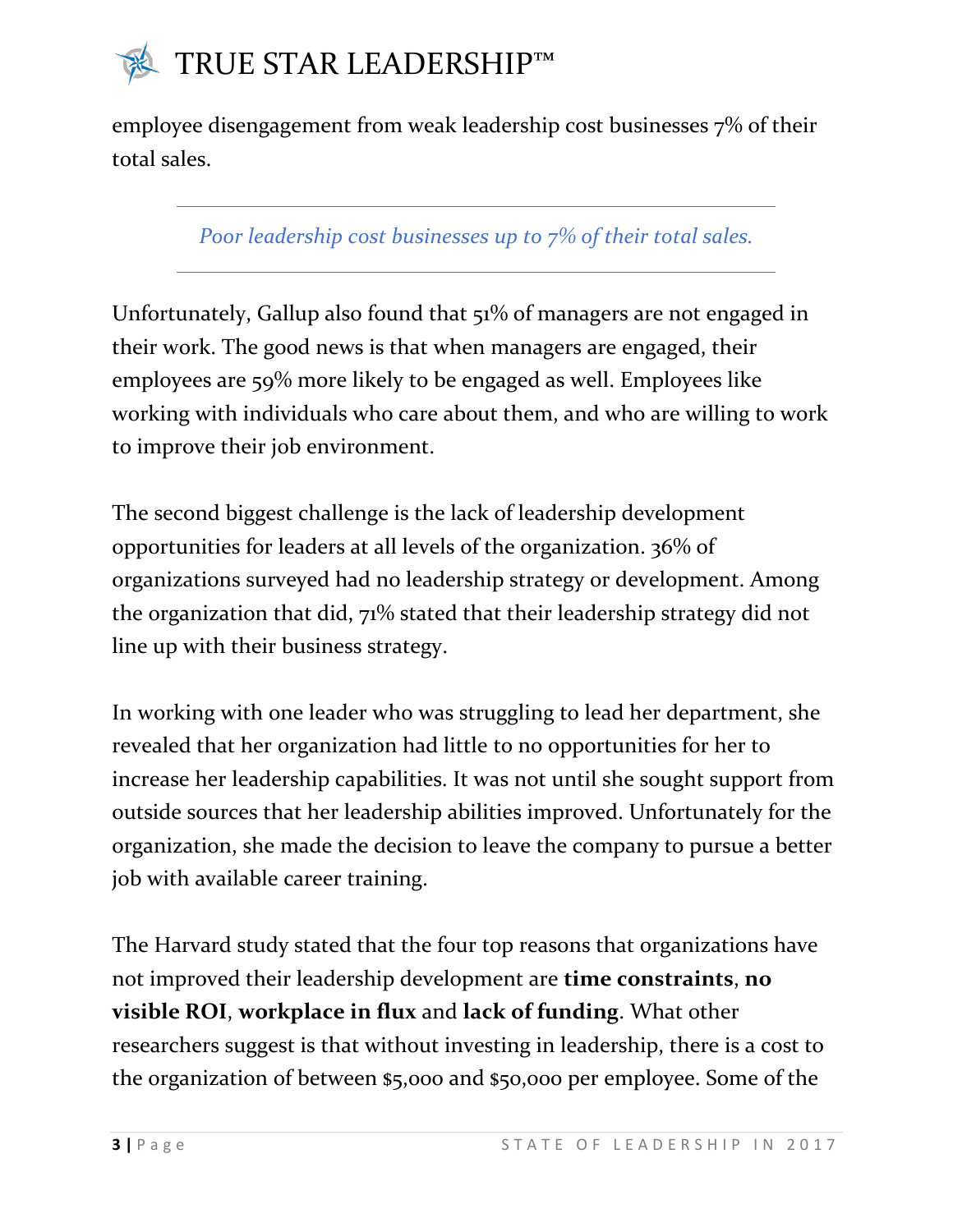

cost is due to a higher turnover because individuals are leaving companies due to poor leadership, while the other high cost of a bad leader is a reduction in productivity at work.

> *There is a real cost to poor leadership: It can range between \$5,000 to \$50,000+ per employee.*

The research was clear that the number one trait that leaders needed to improve was the ability to develop employees. The Brandon Hall Group said that 64% of the surveyed organizations stated that developing leaders so that they can coach employees was the biggest opportunity their organization had. This challenge not only impacts employee engagement but also affects the performance of the organization.

*64% of all leaders need to be trained in coaching employees*

The second trait that all leaders needed to improve was their communication skills. The Ken Blanchard Companies found that 43% of all respondents felt that how leaders communicated impacted their leadership outcomes. The art of listening to employees and responding appropriately is an immense opportunity for today's leaders.

> *43% of all respondents felt that how leaders communicate impacted their leadership outcomes.*

The third trait that leaders need to have in order to be effective is a high level of social and emotional intelligence—in other words, empathy for their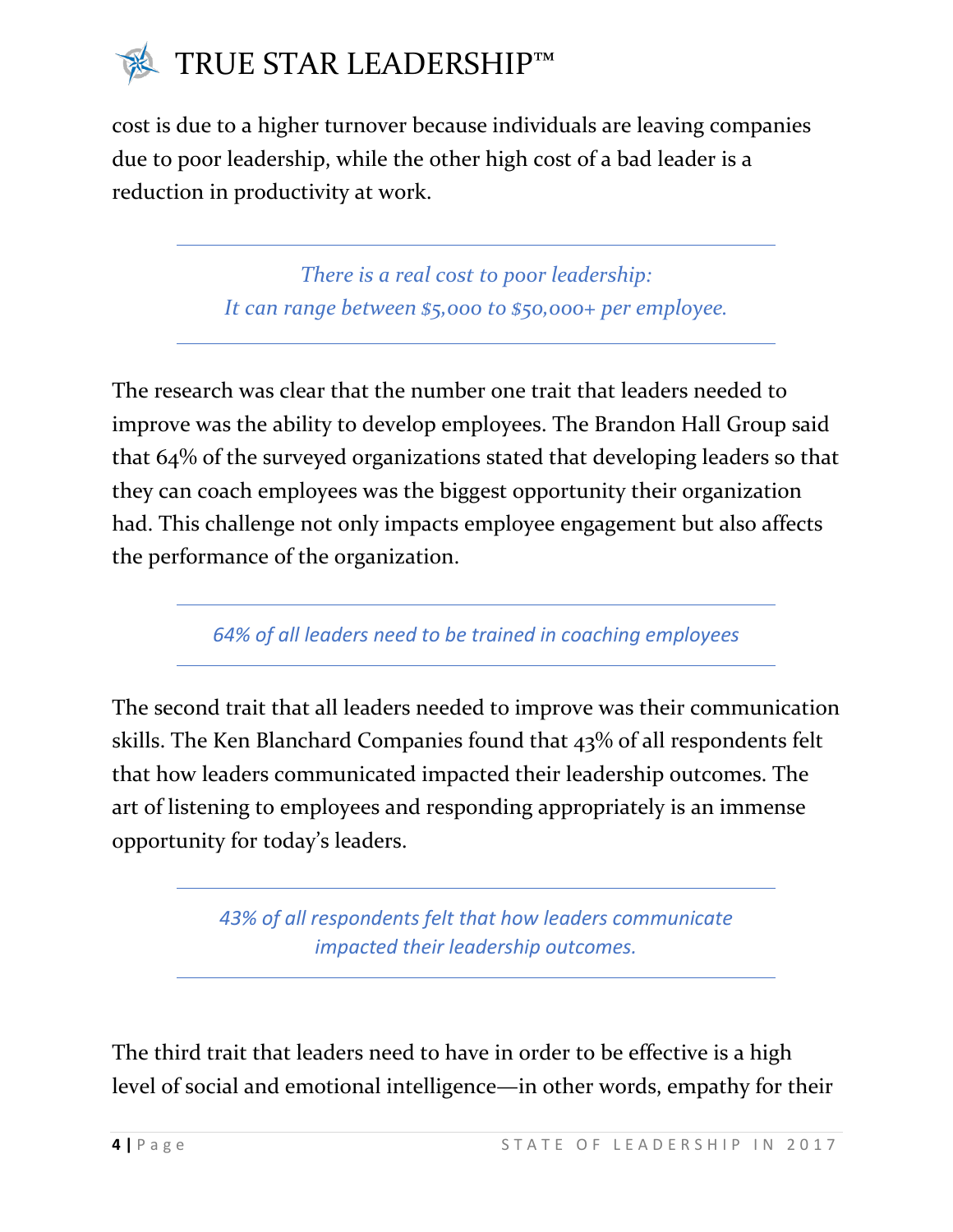

employees. Study after study has shown that emotional intelligence is critical to leadership success. The ability to be aware of your emotions and the emotions of others, and to make the right behavioral choices, continues to be a struggle for leaders at all levels of the organization.

*Leadership is at a crossroad.*

My conclusion is that leadership is at a crossroad. As we progress into a knowledge-based workforce, and as leaders are asked to lead individuals who have greater and greater technical knowledge, the leadership gap will continue to grow. People who are to be considered for management positions will not only need education, but will also need experience and coaching to be successful.

For more information, read the e-paper called, "Improving Your Leadership Strategy."

Leaders are not born with some innate ability to lead but are cultivated into leaders by education, experience, and coaching. At True Star Leadership, I work with individuals and organizations to improve their leadership capabilities, so they can continue to be important organizations into the future.

#### **Ask yourself these simple questions:**

**1. "Can leaders at all levels of your organization develop employees, so they continue to be productive members of your organization?"**